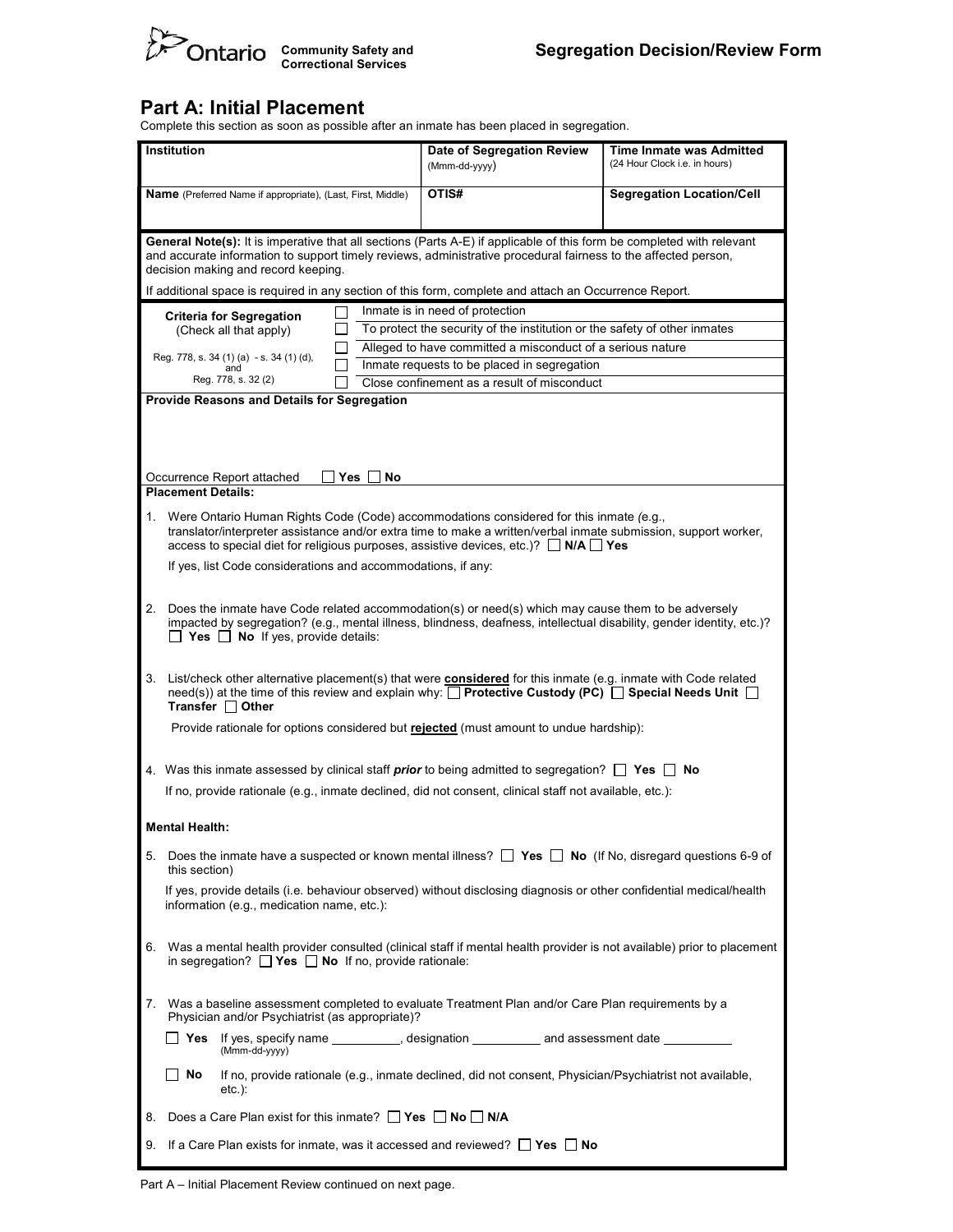

# PART A – Initial Placement Cont'd

| <b>Name</b> (Preferred Name if appropriate), (Last, First, Middle)                                         |                                                                                                                                                                                                                                                                                                                     |                                                                | OTIS# |  | <b>Segregation Location/Cell</b> |  |  |
|------------------------------------------------------------------------------------------------------------|---------------------------------------------------------------------------------------------------------------------------------------------------------------------------------------------------------------------------------------------------------------------------------------------------------------------|----------------------------------------------------------------|-------|--|----------------------------------|--|--|
|                                                                                                            |                                                                                                                                                                                                                                                                                                                     |                                                                |       |  |                                  |  |  |
|                                                                                                            |                                                                                                                                                                                                                                                                                                                     | Inmate must be Advised of Reasons(s) for Segregation           |       |  |                                  |  |  |
| 1.                                                                                                         | Inmate was advised of reason(s) for segregation and duration of the segregation?                                                                                                                                                                                                                                    |                                                                |       |  |                                  |  |  |
|                                                                                                            |                                                                                                                                                                                                                                                                                                                     | <b>Yes</b> If yes, list reasons given to the inmate as to why: |       |  |                                  |  |  |
|                                                                                                            | If no, provide rationale (e.g., specific details would compromise security and safety of the institution,<br>No l<br>$etc.$ )                                                                                                                                                                                       |                                                                |       |  |                                  |  |  |
| 2.                                                                                                         | Inmate has been provided a copy of the Segregation Handout information sheet (short of undue hardship, an<br>alternate format is to be provided upon request) that explains the inmate's rights when placed in segregation?<br>Yes No Inmate Declined                                                               |                                                                |       |  |                                  |  |  |
| 3.                                                                                                         | The inmate has been offered access to the Inmate Information Guide (if operationally feasible) and informed that<br>it contains information pertaining to the inmate's rights, governing regulations and rules of conduct, availability of<br>programs and services? $\Box$ Yes $\Box$ No If no, provide rationale: |                                                                |       |  |                                  |  |  |
| Signature of Superintendent/Designate<br>Date (Mmm-dd-yyyy)<br>Name of Superintendent/Designate<br>(Print) |                                                                                                                                                                                                                                                                                                                     |                                                                |       |  |                                  |  |  |

Continue to Part B - 24 Hour Preliminary Review (within 24 hours of the inmate being placed in segregation).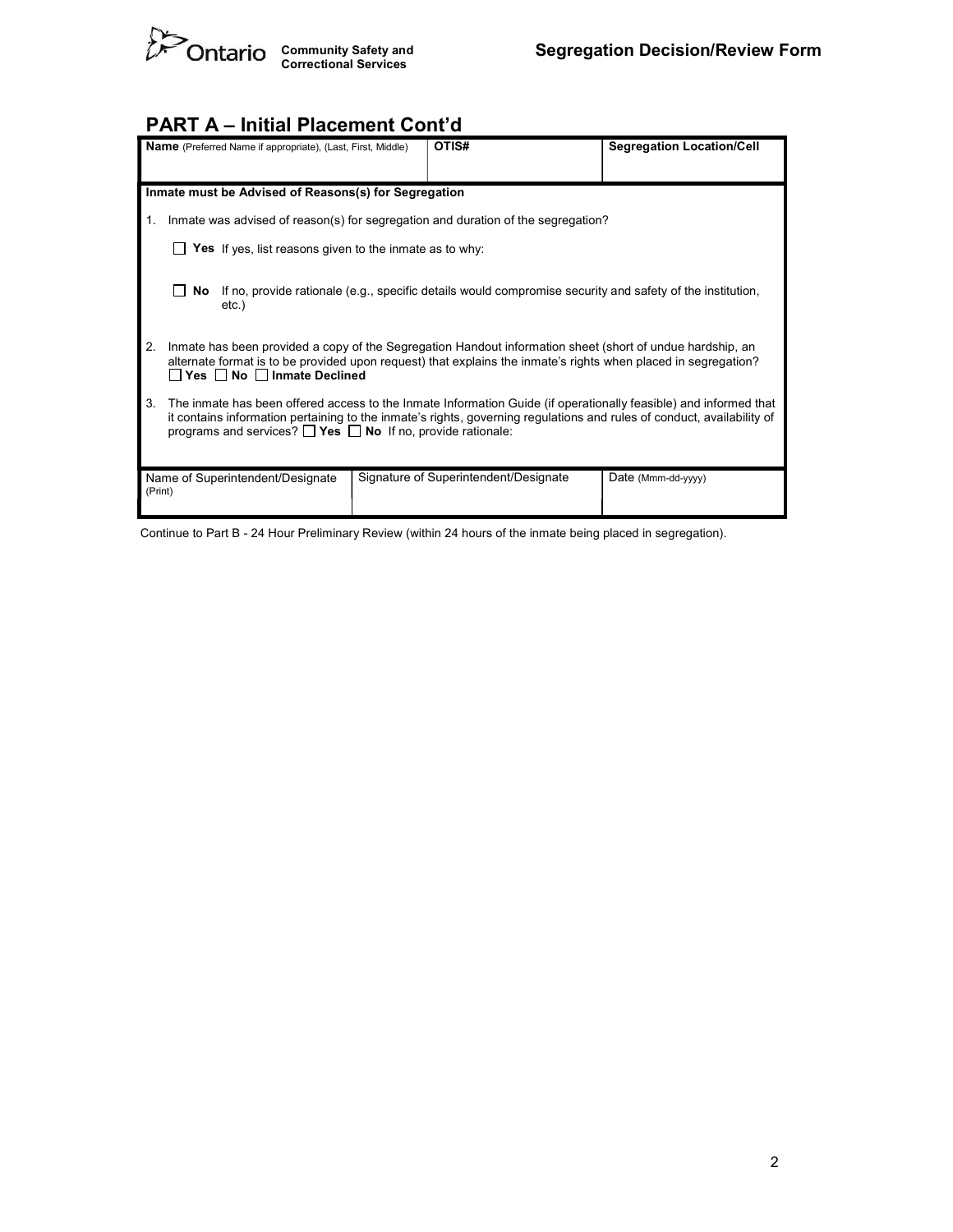

#### Part B: 24 Hour Preliminary Review

Complete within 24 hours of the inmate being placed in segregation.

| Institution |                                                                                                                                                                                                      |                                                                                                                                                                                                                                                                                    | Date of Segregation Review<br>(Mmm-dd-yyyy) | Time Inmate was Admitted<br>(24 Hour Clock i.e. in hours) |  |  |  |  |
|-------------|------------------------------------------------------------------------------------------------------------------------------------------------------------------------------------------------------|------------------------------------------------------------------------------------------------------------------------------------------------------------------------------------------------------------------------------------------------------------------------------------|---------------------------------------------|-----------------------------------------------------------|--|--|--|--|
|             |                                                                                                                                                                                                      | Name (Preferred Name if appropriate), (Last, First, Middle)                                                                                                                                                                                                                        | OTIS#                                       | <b>Segregation Location/Cell</b>                          |  |  |  |  |
|             | Provide Reasons and Details for Segregation                                                                                                                                                          |                                                                                                                                                                                                                                                                                    |                                             |                                                           |  |  |  |  |
|             |                                                                                                                                                                                                      |                                                                                                                                                                                                                                                                                    |                                             |                                                           |  |  |  |  |
|             | Occurrence Report attached<br>Yes<br>No<br>Inmate must be Advised of Reasons(s) for Segregation                                                                                                      |                                                                                                                                                                                                                                                                                    |                                             |                                                           |  |  |  |  |
| 1.          |                                                                                                                                                                                                      | Inmate was advised of reason(s) for segregation and duration of the segregation?                                                                                                                                                                                                   |                                             |                                                           |  |  |  |  |
|             | Yes                                                                                                                                                                                                  | If yes, list reasons given to the inmate as to why:                                                                                                                                                                                                                                |                                             |                                                           |  |  |  |  |
|             | No                                                                                                                                                                                                   | If no, provide rationale (e.g., specific details would compromise security and safety of the institution,<br>$etc.$ ):                                                                                                                                                             |                                             |                                                           |  |  |  |  |
|             |                                                                                                                                                                                                      | 2. Inmate is advised of the right to a make a submission in writing or in person to Superintendent/Designate prior<br>to the initial 5 Day Review $\Box$ Yes $\Box$ No                                                                                                             |                                             |                                                           |  |  |  |  |
|             | comments:                                                                                                                                                                                            | 3. Inmate Comments (Submission) If an inmate's submission was in person; include a summary of the inmate's                                                                                                                                                                         |                                             |                                                           |  |  |  |  |
|             |                                                                                                                                                                                                      |                                                                                                                                                                                                                                                                                    |                                             |                                                           |  |  |  |  |
|             |                                                                                                                                                                                                      | Inmate written submission attached<br>Yes<br><b>Yes</b><br>Occurrence Report attached                                                                                                                                                                                              | No<br>No                                    | Inmate declined to comment                                |  |  |  |  |
|             |                                                                                                                                                                                                      | Superintendent/Designate Comments Information that must be contained in this comment section or the attached<br>Occurrence Report include but is not limited to:                                                                                                                   |                                             |                                                           |  |  |  |  |
|             |                                                                                                                                                                                                      | 1. List/check other alternative placement(s) that were <b>considered</b> for the inmate (e.g., inmate has a Ontario<br>Human Rights Code (Code) related need(s)) at the time of this review and explain why: $\Box$ Protective Custody<br>$(PC)$ Special Needs Unit Transfer Other |                                             |                                                           |  |  |  |  |
|             |                                                                                                                                                                                                      | Provide rationale for options considered but rejected (must amount to undue hardship):                                                                                                                                                                                             |                                             |                                                           |  |  |  |  |
|             | 2. Inmate was assessed by clinical staff when admitted to segregation? $\Box$ Yes $\Box$ No If no, provide rationale<br>(e.g., inmate declined, did not consent, clincal staff not available, etc.): |                                                                                                                                                                                                                                                                                    |                                             |                                                           |  |  |  |  |
|             |                                                                                                                                                                                                      | 3. Does a Care Plan exist for this inmate? $\Box$ Yes $\Box$ No $\Box$ N/A                                                                                                                                                                                                         |                                             |                                                           |  |  |  |  |
|             |                                                                                                                                                                                                      | If a Care Plan exists for this inmate, was it accessed and reviewed? $\Box$ Yes $\Box$ No                                                                                                                                                                                          |                                             |                                                           |  |  |  |  |
|             | 5. If the inmate has a suspected or known mental illness, was the inmate reviewed by a mental health provider?<br>$\Box$ Yes $\Box$ No                                                               |                                                                                                                                                                                                                                                                                    |                                             |                                                           |  |  |  |  |
|             | 6. Was a baseline assessment completed to evaluate Treatment Plan and/or Care Plan requirements by a<br>Physician and/or Psychiatrist (as appropriate)?                                              |                                                                                                                                                                                                                                                                                    |                                             |                                                           |  |  |  |  |
|             | ∣∣ Yes                                                                                                                                                                                               | If yes, specify name __________, designation ___________ and assessment date __________<br>(Mmm-dd-yyyy)                                                                                                                                                                           |                                             |                                                           |  |  |  |  |
|             | If No, provide rationale (e.g., inmate declined, did not consent, Physician/Psychiatrist not available,<br>No<br>$etc.$ ):                                                                           |                                                                                                                                                                                                                                                                                    |                                             |                                                           |  |  |  |  |
|             | <b>Additional Comment/Detail Section</b>                                                                                                                                                             |                                                                                                                                                                                                                                                                                    |                                             |                                                           |  |  |  |  |
|             |                                                                                                                                                                                                      |                                                                                                                                                                                                                                                                                    |                                             |                                                           |  |  |  |  |
|             | Occurrence Report attached $\Box$ Yes $\Box$ No                                                                                                                                                      |                                                                                                                                                                                                                                                                                    |                                             |                                                           |  |  |  |  |

Part B – 24 Hour Preliminary Review continued on next page.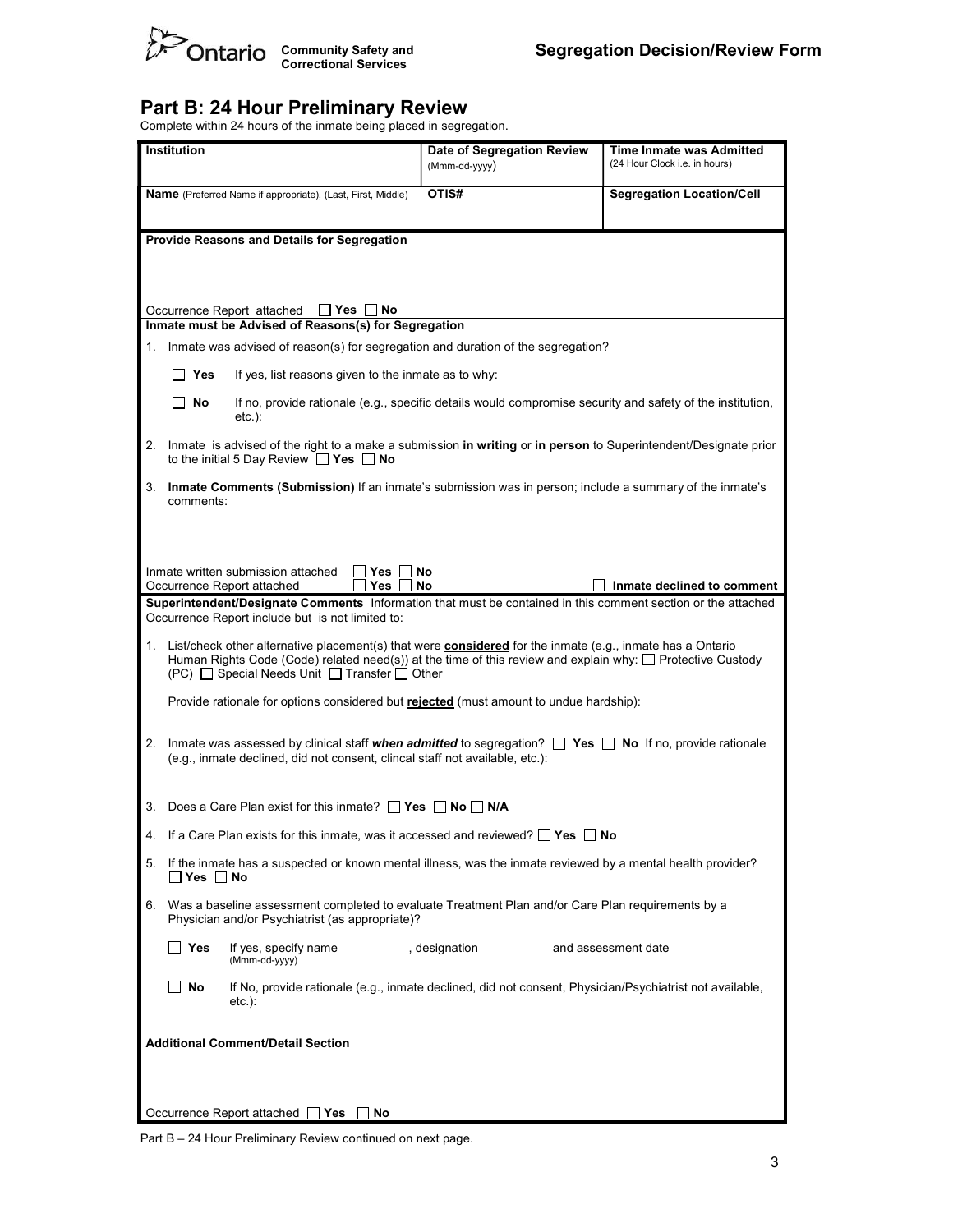

| <b>PART B - 24 Hour Preliminary Review cont'd</b>                                                                                                                                                             |  |  |  |  |  |  |
|---------------------------------------------------------------------------------------------------------------------------------------------------------------------------------------------------------------|--|--|--|--|--|--|
| Superintendent/Designate Decision and Supporting Comments                                                                                                                                                     |  |  |  |  |  |  |
| <b>Segregation Decision</b>                                                                                                                                                                                   |  |  |  |  |  |  |
| <b>Release</b> (Questions 1, 2 and 3 below only) or $\Box$ <b>Continue</b> (Questions 4 and 5 below only)                                                                                                     |  |  |  |  |  |  |
| Reason(s) for release from segregation (explain):                                                                                                                                                             |  |  |  |  |  |  |
| Inmate was assessed by clinical staff upon release from segregation? $\Box$ Yes $\Box$ No If no, provide rationale<br>2.<br>(e.g., inmate declined, did not consent, clinical staff not available, etc.):     |  |  |  |  |  |  |
| 3.<br>If the inmate has a suspected or known mental illness, was the inmate assessed by a mental health provider<br>upon release from segregation?                                                            |  |  |  |  |  |  |
| ∣∣Yes<br>If yes, specify mental health provider name __________, designation (e.g., Psychiatrist,<br>Psychologist, Mental Health Nurse, Social Worker, etc.) ___________ and assessment date<br>(Mmm-dd-yyyy) |  |  |  |  |  |  |
| If no, provide rationale (e.g., inmate declined, did not consent, mental health provider not available,<br>No<br>etc):                                                                                        |  |  |  |  |  |  |
| ∏ N/A<br>Inmate is not suspected or known to have mental illness                                                                                                                                              |  |  |  |  |  |  |
| Provide reason(s) for continued segregation? (explain):                                                                                                                                                       |  |  |  |  |  |  |
|                                                                                                                                                                                                               |  |  |  |  |  |  |
| If not releasing, what are the steps being taken to minimize the negative effects of segregation and to maximize<br>5.<br>integration and interaction with other inmates? (explain):                          |  |  |  |  |  |  |
| Occurrence Report attached □ Yes<br>No                                                                                                                                                                        |  |  |  |  |  |  |
| Signature of Superintendent/Designate<br>Date (Mmm-dd-yyyy)<br>Name of Superintendent/Designate<br>(Print)                                                                                                    |  |  |  |  |  |  |
|                                                                                                                                                                                                               |  |  |  |  |  |  |

Continue to Part C - 5 Day Segregation Review within 5 days of the inmate being placed in segregation.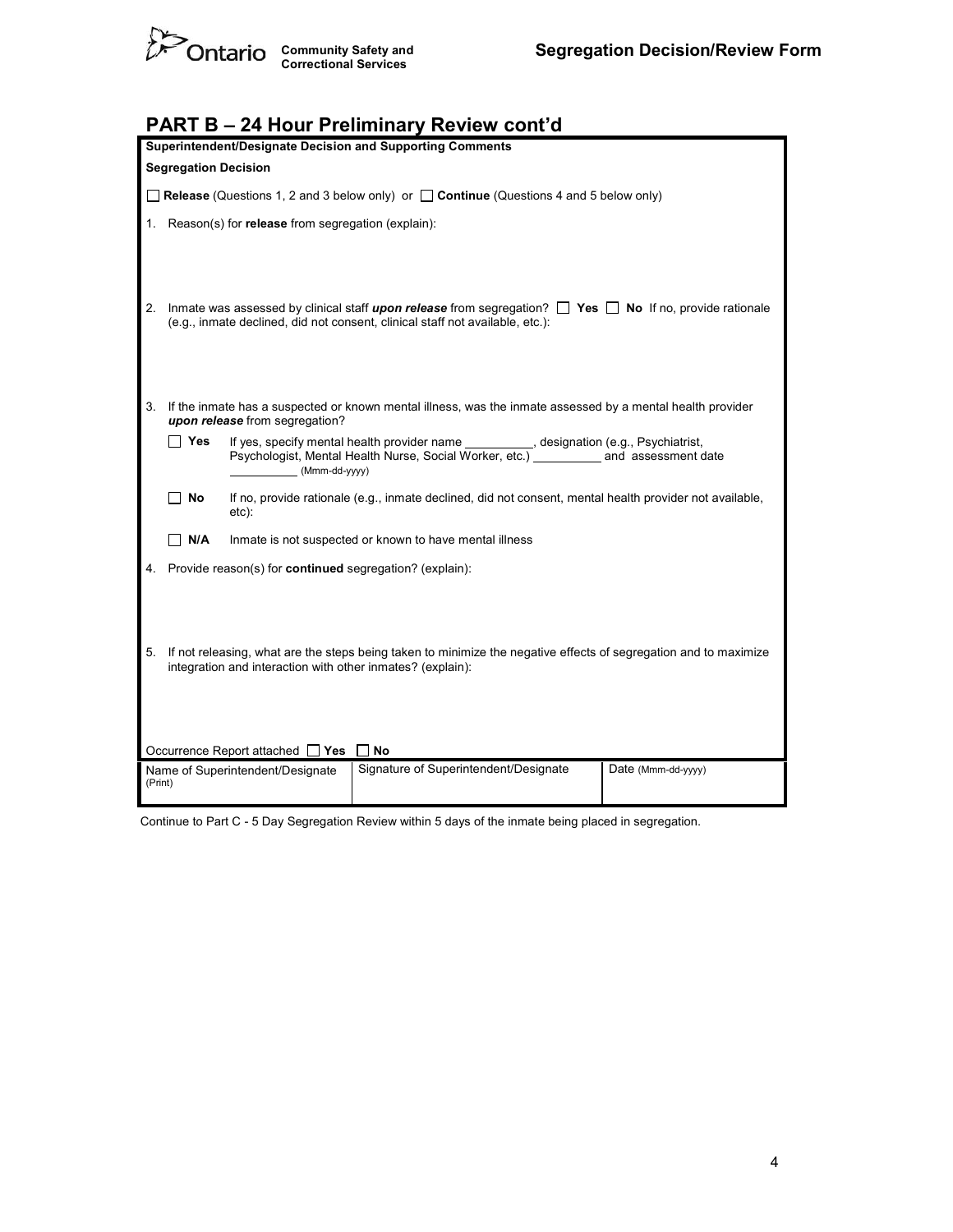

# Part C - 5 Day Review(s)

|             | At least once within each five day period, a review is required of the full circumstances including<br>Ontario Human Rights Code (Code) related factors and all inmate submissions (if provided) to<br>determine whether the inmate's continued segregation is warranted.                                                                                          |                                             |                                                        | <b>Total Days</b> |  |  |  |
|-------------|--------------------------------------------------------------------------------------------------------------------------------------------------------------------------------------------------------------------------------------------------------------------------------------------------------------------------------------------------------------------|---------------------------------------------|--------------------------------------------------------|-------------------|--|--|--|
| Institution |                                                                                                                                                                                                                                                                                                                                                                    | Date of Segregation Review<br>(Mmm-dd-yyyy) | <b>Time of Review</b><br>(24 Hour Clock i.e. in hours) |                   |  |  |  |
|             | <b>Name</b> (Preferred Name if appropriate), (Last, First, Middle)                                                                                                                                                                                                                                                                                                 | OTIS#                                       | <b>Segregation Location/Cell</b>                       |                   |  |  |  |
|             | Provide Reasons and Details for Segregation                                                                                                                                                                                                                                                                                                                        |                                             |                                                        |                   |  |  |  |
|             | Occurrence Report attached<br>∏ Yes<br>No<br>Inmate must be Advised of Reasons(s) for Segregation                                                                                                                                                                                                                                                                  |                                             |                                                        |                   |  |  |  |
|             | Inmate advised of reason(s) and duration for Segregation and any changes in these conditions?                                                                                                                                                                                                                                                                      |                                             |                                                        |                   |  |  |  |
|             | If yes, list reasons given to the inmate as to why:<br>Yes                                                                                                                                                                                                                                                                                                         |                                             |                                                        |                   |  |  |  |
|             | No<br>If no, provide rationale (e.g., disclosing information may jeopardize confidentiality or safety of<br>another person):                                                                                                                                                                                                                                       |                                             |                                                        |                   |  |  |  |
|             | Inmate must be Advised of Opportunity to Make a Submission (accommodation may be required for Ontario<br>Human Rights Code (Code) related needs)                                                                                                                                                                                                                   |                                             |                                                        |                   |  |  |  |
| 1.          | Inmate advised of opportunity to make a submission in writing or in person to the Superintendent/Designate at<br>the initial 5 Day Review? $\Box$ Yes                                                                                                                                                                                                              |                                             |                                                        |                   |  |  |  |
|             | Note: This does not preclude an inmate to make a submission at any other time throughout the inmate's stay in<br>segregation (i.e., subsequent 5 Day Review(s)).                                                                                                                                                                                                   |                                             |                                                        |                   |  |  |  |
| 2.          | Inmate Response (Check all that apply)                                                                                                                                                                                                                                                                                                                             |                                             |                                                        |                   |  |  |  |
|             | □ Yes Inmate would like to make a submission in writing                                                                                                                                                                                                                                                                                                            |                                             |                                                        |                   |  |  |  |
|             | Yes Inmate would like to make a submission in person                                                                                                                                                                                                                                                                                                               |                                             |                                                        |                   |  |  |  |
|             | <b>Declined</b> Inmate declined from making any submission                                                                                                                                                                                                                                                                                                         |                                             |                                                        |                   |  |  |  |
| 3.          | Inmate Comments (Submission) If an inmate's submission was in person; include a summary of the inmate's<br>comments:                                                                                                                                                                                                                                               |                                             |                                                        |                   |  |  |  |
|             |                                                                                                                                                                                                                                                                                                                                                                    |                                             |                                                        |                   |  |  |  |
|             | Inmate written submission attached<br>Yes<br>Occurrence Report attached.<br>Yes                                                                                                                                                                                                                                                                                    | No<br>Nο                                    | $\perp$ Inmate declined to comment                     |                   |  |  |  |
|             |                                                                                                                                                                                                                                                                                                                                                                    |                                             |                                                        |                   |  |  |  |
|             | Superintendent/Designate Comments Information that must be contained in this comment section or the attached<br>Occurrence Report include but is not limited to:                                                                                                                                                                                                   |                                             |                                                        |                   |  |  |  |
|             | 1. Were Code accommodations considered for this inmate (e.g., translator/interpreter assistance and/or extra time<br>to make a written/verbal inmate submission, accommodations, support worker, access to special diet for<br>religious purposes, assistive devices, etc.)? $\Box$ N/A $\Box$ Yes If yes, list Code considerations and<br>accommodations, if any: |                                             |                                                        |                   |  |  |  |
| 2.          | Does the inmate have Code related accommodations or needs(s) which may cause them to be adversely<br>impacted by segregation at the time of this review? (e.g., mental illness, blindness, deafness, intellectual<br>disability, gender identity, etc.)? ■ Yes ■ No                                                                                                |                                             |                                                        |                   |  |  |  |
|             | If yes, provide details:                                                                                                                                                                                                                                                                                                                                           |                                             |                                                        |                   |  |  |  |
| 3.          | List/check other alternative placement(s) that were <b>considered</b> for the inmadte (e.g., inmate has a Code related<br>need(s)) at the time of this review and explain why: $\Box$ Protective Custody (PC) $\Box$ Special Needs Unit $\Box$<br>Transfer $\Box$ Other                                                                                            |                                             |                                                        |                   |  |  |  |
|             | Provide rationale for options considered but rejected (must amount to undue hardship):                                                                                                                                                                                                                                                                             |                                             |                                                        |                   |  |  |  |

Part C – 5 Day Revi ew(s) continued on next page.

ш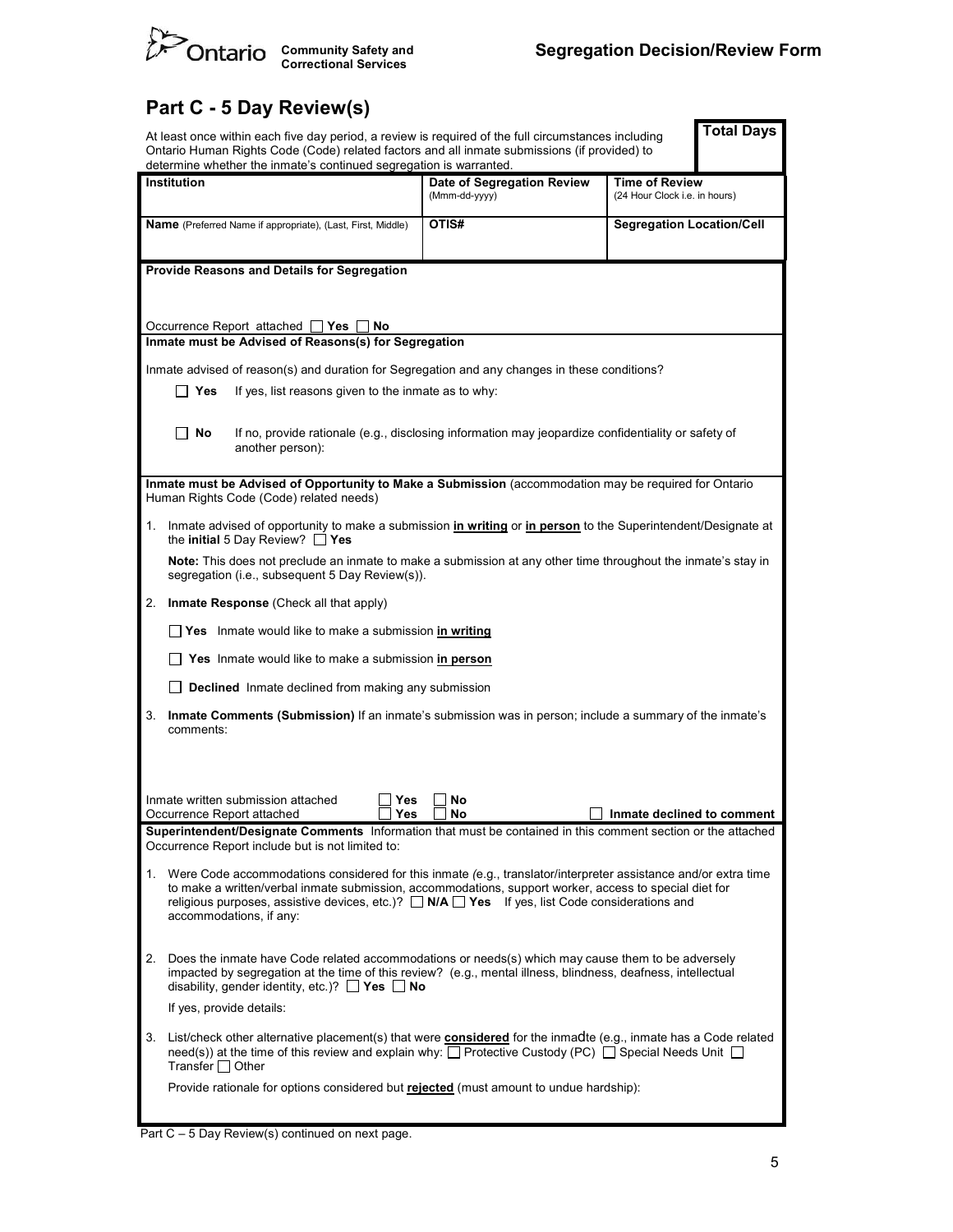

# Part C - 5 Day Review(s) Cont'd

| <b>Segregation Location/Cell</b><br>OTIS#<br><b>Name</b> (Preferred Name if appropriate), (Last, First, Middle)                                                                                                 |  |  |  |  |  |  |  |
|-----------------------------------------------------------------------------------------------------------------------------------------------------------------------------------------------------------------|--|--|--|--|--|--|--|
| Superintendent/Designate Comments cont d                                                                                                                                                                        |  |  |  |  |  |  |  |
| 4. Does a Care Plan exist for this inmate? $\Box$ Yes $\Box$ No $\Box$ N/A                                                                                                                                      |  |  |  |  |  |  |  |
| 5. If a Care Plan exists for inmate, was it accessed and reviewed? <b>Yes</b> No                                                                                                                                |  |  |  |  |  |  |  |
| 6. If the inmate has a suspected or known mental illness, was a review completed of the inmate's Treatment Plan<br>and/or Care Plan for any required changes? $\Box$ Yes $\Box$ No                              |  |  |  |  |  |  |  |
| If the inmate has mental illness, was the inmate assessed by a physician or psychiatrist?<br>7.                                                                                                                 |  |  |  |  |  |  |  |
| If yes, specify name __________, designation ___________ and assessment date<br>∣ Yes<br>(Mmm-dd-yyyy)                                                                                                          |  |  |  |  |  |  |  |
| No<br>If no, provide rationale (e.g., inmate declined, did not consent, Physician/Psychiatrist not available,<br>etc.):                                                                                         |  |  |  |  |  |  |  |
| <b>Additional Comment/Detail Section</b>                                                                                                                                                                        |  |  |  |  |  |  |  |
|                                                                                                                                                                                                                 |  |  |  |  |  |  |  |
|                                                                                                                                                                                                                 |  |  |  |  |  |  |  |
| Occurrence Report attached $\Box$ Yes $\Box$ No<br>Superintendent/Designate Decision and Supporting Comments.                                                                                                   |  |  |  |  |  |  |  |
| <b>Segregation Decision</b>                                                                                                                                                                                     |  |  |  |  |  |  |  |
| <b>Release</b> (Questions 1, 2, and 3 below only) or $\Box$ <b>Continue</b> (Questions 4 and 5 below only)                                                                                                      |  |  |  |  |  |  |  |
| 1. Reason(s) for <b>release</b> from segregation (explain):                                                                                                                                                     |  |  |  |  |  |  |  |
| Inmate was assessed by clinical staff upon release from segregation? $\Box$ Yes $\Box$ No<br>2.                                                                                                                 |  |  |  |  |  |  |  |
| If no, provide rationale (e.g., inmate declined, did not consent, clinical staff not available, etc.):                                                                                                          |  |  |  |  |  |  |  |
| If inmate is suspected or known to have a mental illness, was the inmate assessed by a mental health provider<br>3.<br>upon release from segregation?                                                           |  |  |  |  |  |  |  |
| If yes, specify mental health provider name ___________, designation (e.g., Psychiatrist,<br>∐ Yes<br>Psychologist, Mental Health Nurse, Social Worker, etc.) ____________ and assessment date<br>(Mmm-dd-yyyy) |  |  |  |  |  |  |  |
| ∣ No<br>If no, provide rationale (e.g., inmate declined, did not consent, mental health provider not available,<br>$etc.$ ):                                                                                    |  |  |  |  |  |  |  |
| N/A<br>Inmate is not suspected or known to have mental illness                                                                                                                                                  |  |  |  |  |  |  |  |
| Reason(s) for <b>continued</b> segregation? (explain)<br>4.                                                                                                                                                     |  |  |  |  |  |  |  |
| If not releasing, what are the steps being taken to minimize the negative effects of segregation and to maximize<br>5.<br>integration and interaction with other inmates? (explain)                             |  |  |  |  |  |  |  |
| <b>Additional Comment/Detail Section</b>                                                                                                                                                                        |  |  |  |  |  |  |  |
|                                                                                                                                                                                                                 |  |  |  |  |  |  |  |
| Occurrence Report attached<br>No<br>Yes<br>Signature of Superintendent/Designate<br>Name of Superintendent/Designate (Print)<br>Date (Mmm-dd-yyyy)                                                              |  |  |  |  |  |  |  |

For every subsequent 5 Day Review, **print another copy of this section (Part C)** of the Segregation Decision/Review Form.

For every consecutive 30 days, go to Part D to submit to the Regional office.

All sections of Part A, B and C (i.e., Initial Placement, 24 Hour and 5 Day Review(s)) should be kept together as a single package.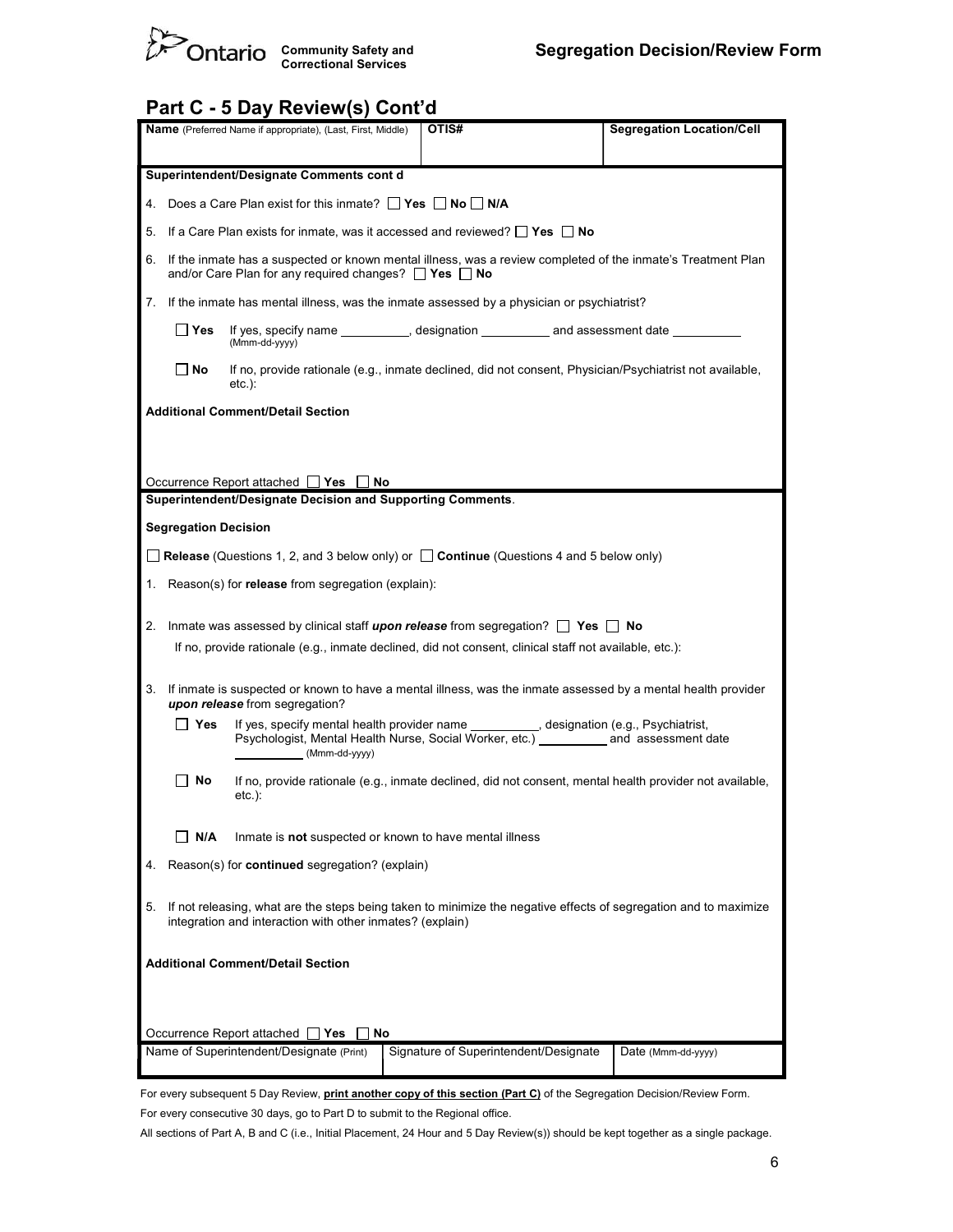

#### Part D - 30 Day Superintendent/Designate Review

|    | <b>Total Days</b><br>Complete within 3 days of inmate's 30 <sup>th</sup> day of segregation and submit to Regional<br>Director/Designate. A new submission is required for each subsequent 30 days that the inmate<br>remains in segregation.                                                                                                                   |                                             |                                                           |  |  |  |  |
|----|-----------------------------------------------------------------------------------------------------------------------------------------------------------------------------------------------------------------------------------------------------------------------------------------------------------------------------------------------------------------|---------------------------------------------|-----------------------------------------------------------|--|--|--|--|
|    | Institution                                                                                                                                                                                                                                                                                                                                                     | Date of Segregation Review<br>(Mmm-dd-yyyy) | Time Inmate was Admitted<br>(24 Hour Clock i.e. in hours) |  |  |  |  |
|    | Name (Preferred Name if appropriate), (Last, First, Middle)                                                                                                                                                                                                                                                                                                     | OTIS#                                       | <b>Segregation Location/Cell</b>                          |  |  |  |  |
|    | Provide Reasons and Details for Segregation                                                                                                                                                                                                                                                                                                                     |                                             |                                                           |  |  |  |  |
|    |                                                                                                                                                                                                                                                                                                                                                                 |                                             |                                                           |  |  |  |  |
|    | Occurrence Report attached<br>∐ Yes<br>No<br>Inmate must be Advised of Reasons(s) for Segregation                                                                                                                                                                                                                                                               |                                             |                                                           |  |  |  |  |
|    | Inmate was advised of reason(s) for segregation?                                                                                                                                                                                                                                                                                                                |                                             |                                                           |  |  |  |  |
|    | Yes If yes, list reasons given to the inmate as to why                                                                                                                                                                                                                                                                                                          |                                             |                                                           |  |  |  |  |
|    | No If no, provide rationale (e.g., specific details would compromise security and safety of the institution, etc.)                                                                                                                                                                                                                                              |                                             |                                                           |  |  |  |  |
|    | Inmate must be Advised of Opportunity to Make a Submission (accommodation may be required for Ontario<br>Human Rights Code (Code) related needs)                                                                                                                                                                                                                |                                             |                                                           |  |  |  |  |
| 1. | Inmate advised of opportunity to make a submission in writing or in person to the Superintendent/Designate?<br>$\Box$ Yes                                                                                                                                                                                                                                       |                                             |                                                           |  |  |  |  |
|    | 2. Inmate Response (Check all that apply)                                                                                                                                                                                                                                                                                                                       |                                             |                                                           |  |  |  |  |
|    | <b>Yes</b> Inmate would like to make a submission in writing                                                                                                                                                                                                                                                                                                    |                                             |                                                           |  |  |  |  |
|    | Yes Inmate would like to make a submission in person                                                                                                                                                                                                                                                                                                            |                                             |                                                           |  |  |  |  |
|    | <b>Declined</b> Inmate declined from making any submission                                                                                                                                                                                                                                                                                                      |                                             |                                                           |  |  |  |  |
|    | 3. Inmate Comments (Submission) If an inmate's submission was in person; include a summary of the inmate's<br>comments:                                                                                                                                                                                                                                         |                                             |                                                           |  |  |  |  |
|    | Inmate written submission attached<br>Yes<br>Yes<br>Occurrence Report attached                                                                                                                                                                                                                                                                                  | No<br>No                                    | Inmate declined to comment                                |  |  |  |  |
|    | Superintendent/Designate Comments Information that must be contained in this comment section or the attached<br>Occurrence Report include but is not limited to:                                                                                                                                                                                                |                                             |                                                           |  |  |  |  |
|    | Were Code accommodations considered for this inmate (e.g., translator/interpreter assistance and/or extra time<br>to make a written/verbal inmate submission, accommodations, support worker, access to special diet for<br>religious purposes, assistive devices, etc.)? $\Box$ N/A $\Box$ Yes If yes, list Code considerations and<br>accommodations, if any: |                                             |                                                           |  |  |  |  |
| 2. | Does the inmate have Code related accommodations or needs(s) which may cause them to be adversely<br>impacted by segregation at the time of this review? (e.g., mental illness, blindness, deafness, intellectual<br>disability, gender identity, etc.)? $\Box$ Yes $\Box$ No                                                                                   |                                             |                                                           |  |  |  |  |
|    | If yes, provide details:                                                                                                                                                                                                                                                                                                                                        |                                             |                                                           |  |  |  |  |
|    | 3. List/check other alternative placement(s) that were considered for the inmate (e.g., inmate has a Code related<br>need(s)) at the time of this review and explain why: $\Box$ Protective Custody (PC) $\Box$ Special Needs Unit $\Box$<br>Transfer $\Box$ Other                                                                                              |                                             |                                                           |  |  |  |  |
|    | Provide rationale for options considered but rejected (must amount to undue hardship):                                                                                                                                                                                                                                                                          |                                             |                                                           |  |  |  |  |
| 4. | Does a Care Plan exist for this inmate? $\Box$ Yes $\Box$ No $\Box$ N/A                                                                                                                                                                                                                                                                                         |                                             |                                                           |  |  |  |  |
|    | 5. If a Care Plan exists for inmate, was it accessed and reviewed? $\Box$ Yes $\Box$ No                                                                                                                                                                                                                                                                         |                                             |                                                           |  |  |  |  |

Part D – 30 Day Superintendent/Designate Review continued on next page.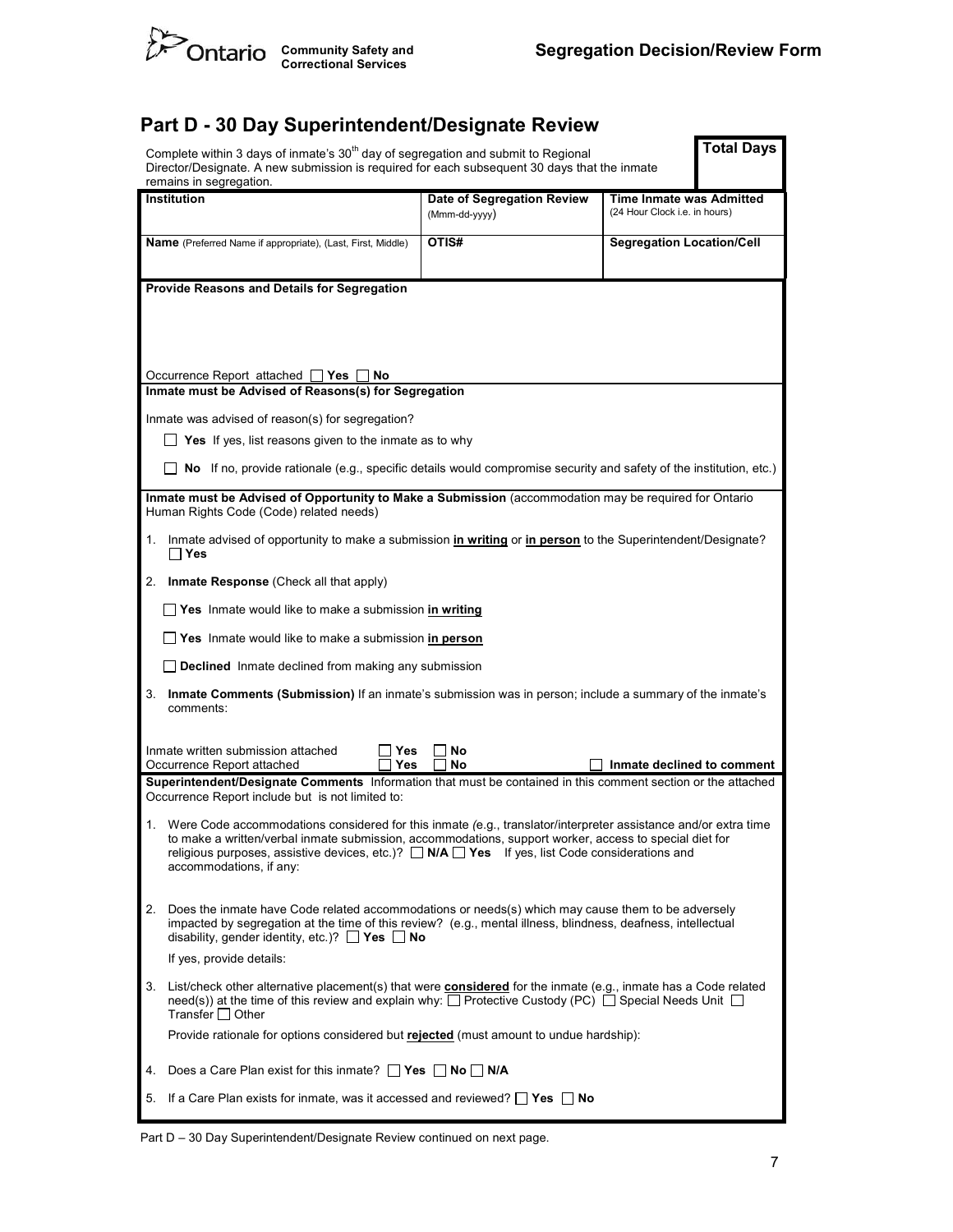

## Part D – 30 Day Superintendent/Designate Review Cont'd

|    | OTIS#<br><b>Segregation Location/Cell</b><br><b>Name</b> (Preferred Name if appropriate), (Last, First, Middle)                                                                    |                                                                                                                                            |  |                                       |  |                                                                                                         |  |
|----|------------------------------------------------------------------------------------------------------------------------------------------------------------------------------------|--------------------------------------------------------------------------------------------------------------------------------------------|--|---------------------------------------|--|---------------------------------------------------------------------------------------------------------|--|
|    |                                                                                                                                                                                    |                                                                                                                                            |  |                                       |  |                                                                                                         |  |
|    |                                                                                                                                                                                    | Superintendent/Designate Comments cont d                                                                                                   |  |                                       |  |                                                                                                         |  |
|    | 6. If the inmate has a suspected or known mental illness, was a review completed of the inmate's Treatment Plan<br>and/or Care Plan for any required changes? $\Box$ Yes $\Box$ No |                                                                                                                                            |  |                                       |  |                                                                                                         |  |
| 7. |                                                                                                                                                                                    | If the inmate has mental illness, was the inmate assessed by a physician or psychiatrist?                                                  |  |                                       |  |                                                                                                         |  |
|    | If yes, specify name __________, designation ___________ and assessment date ________<br>∣ Yes<br>(Mmm-dd-yyyy):                                                                   |                                                                                                                                            |  |                                       |  |                                                                                                         |  |
|    | No                                                                                                                                                                                 | $etc.$ ):                                                                                                                                  |  |                                       |  | If No, provide rationale (e.g., inmate declined, did not consent, Physician/Psychiatrist not available, |  |
|    |                                                                                                                                                                                    | <b>Additional Comment/Detail Section</b>                                                                                                   |  |                                       |  |                                                                                                         |  |
|    |                                                                                                                                                                                    |                                                                                                                                            |  |                                       |  |                                                                                                         |  |
|    |                                                                                                                                                                                    |                                                                                                                                            |  |                                       |  |                                                                                                         |  |
|    |                                                                                                                                                                                    | Occurrence Report attached $\Box$ Yes $\Box$ No                                                                                            |  |                                       |  |                                                                                                         |  |
|    | <b>Segregation Decision</b>                                                                                                                                                        | Superintendent/Designate Decision and Supporting Comments                                                                                  |  |                                       |  |                                                                                                         |  |
|    |                                                                                                                                                                                    |                                                                                                                                            |  |                                       |  |                                                                                                         |  |
|    |                                                                                                                                                                                    | <b>Release</b> (Questions 1, 2 and 3 below only) or $\Box$ <b>Continue</b> (Questions 4, 5, and 6 below only)                              |  |                                       |  |                                                                                                         |  |
|    |                                                                                                                                                                                    | 1. Reason(s) for <b>release</b> from segregation (explain)                                                                                 |  |                                       |  |                                                                                                         |  |
|    |                                                                                                                                                                                    |                                                                                                                                            |  |                                       |  |                                                                                                         |  |
| 2. |                                                                                                                                                                                    | Inmate was assessed by clinical staff upon release from segregation?                                                                       |  |                                       |  |                                                                                                         |  |
|    | Yes                                                                                                                                                                                | If yes, specify clinical staff name __________, designation (e.g., Nurse, Physician, etc.)<br>and assessment date ___________(Mmm-dd-yyyy) |  |                                       |  |                                                                                                         |  |
|    | No                                                                                                                                                                                 | If no, provide rationale (e.g., inmate declined, did not consent, clinical staff not available, etc.):                                     |  |                                       |  |                                                                                                         |  |
|    |                                                                                                                                                                                    |                                                                                                                                            |  |                                       |  |                                                                                                         |  |
| 3. |                                                                                                                                                                                    | Inmate was assessed by a mental health provider upon release from segregation?                                                             |  |                                       |  |                                                                                                         |  |
|    | Yes                                                                                                                                                                                | If yes, specify mental health provider name __________, designation (e.g., Psychiatrist,                                                   |  |                                       |  |                                                                                                         |  |
|    | Psychologist, Mental Health Nurse, Social Worker, etc.) ____________ and assessment date<br>(Mmm-dd-yyyy)                                                                          |                                                                                                                                            |  |                                       |  |                                                                                                         |  |
|    | No                                                                                                                                                                                 | etc):                                                                                                                                      |  |                                       |  | If no, provide rationale (e.g., inmate declined, did not consent, mental health provider not available, |  |
|    |                                                                                                                                                                                    |                                                                                                                                            |  |                                       |  |                                                                                                         |  |
|    | N/A                                                                                                                                                                                | Inmate is not suspected or known to have mental illness                                                                                    |  |                                       |  |                                                                                                         |  |
| 4. | Reason(s) for continued segregation? (explain)                                                                                                                                     |                                                                                                                                            |  |                                       |  |                                                                                                         |  |
|    |                                                                                                                                                                                    |                                                                                                                                            |  |                                       |  |                                                                                                         |  |
| 5. | If not releasing, what are the steps being taken to minimize the negative effects of segregation and to maximize                                                                   |                                                                                                                                            |  |                                       |  |                                                                                                         |  |
|    | integration and interaction with other inmates? (explain)                                                                                                                          |                                                                                                                                            |  |                                       |  |                                                                                                         |  |
|    |                                                                                                                                                                                    |                                                                                                                                            |  |                                       |  |                                                                                                         |  |
| 6. | If supporting continued segregation, what is the plan for releasing this inmate from segregation? (explain)                                                                        |                                                                                                                                            |  |                                       |  |                                                                                                         |  |
|    |                                                                                                                                                                                    |                                                                                                                                            |  |                                       |  |                                                                                                         |  |
|    |                                                                                                                                                                                    | Occurrence Report attached □ Yes<br>No                                                                                                     |  |                                       |  |                                                                                                         |  |
|    |                                                                                                                                                                                    | Name of Superintendent/Designate (Print)                                                                                                   |  | Signature of Superintendent/Designate |  | Date (Mmm-dd-yyyy)                                                                                      |  |
|    |                                                                                                                                                                                    |                                                                                                                                            |  |                                       |  |                                                                                                         |  |

 All sections of Part A, B, C and D (i.e., Initial Placement, 24 Hour, 5 Day Review(s) and 30 Day Superintendent/Designate Review) should be kept together as a single package when sending to the Regional Director/Designate for review.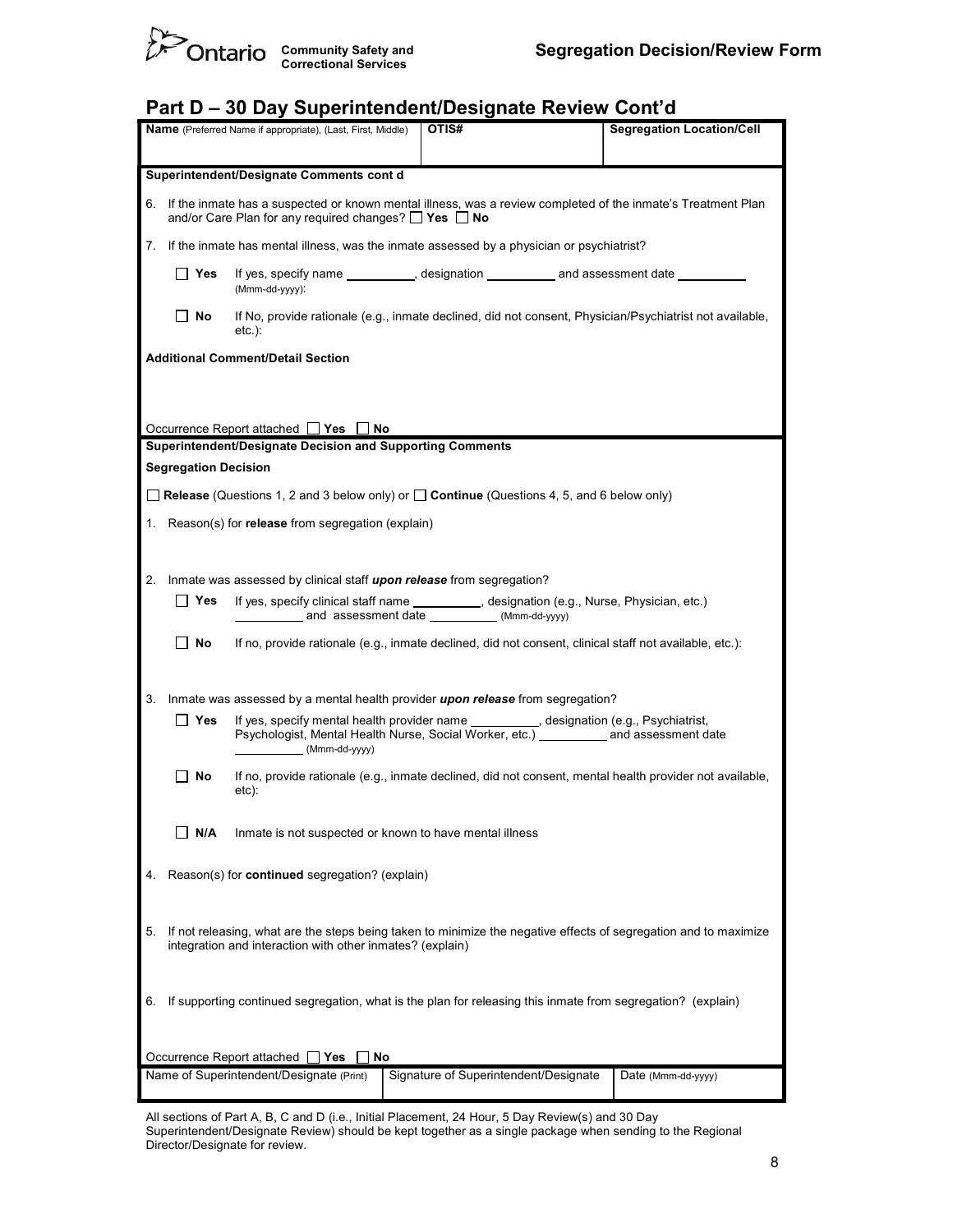

## Part E - 30 Day Regional Director/Designate Review

| Complete within 3 days of receiving and return to Superintendent/Designate of the institution.                                                                                                                                                                                                                                                                                                                                                                                                                                                                                                                                                                                                                                                                                                                                                                                                                                                                                                                                                                                                                                                                                                                                                                                                                                                                              |                                                                                                                                                                                                                                                                                                                                       | <b>Total Days</b>                                                |  |  |  |  |  |
|-----------------------------------------------------------------------------------------------------------------------------------------------------------------------------------------------------------------------------------------------------------------------------------------------------------------------------------------------------------------------------------------------------------------------------------------------------------------------------------------------------------------------------------------------------------------------------------------------------------------------------------------------------------------------------------------------------------------------------------------------------------------------------------------------------------------------------------------------------------------------------------------------------------------------------------------------------------------------------------------------------------------------------------------------------------------------------------------------------------------------------------------------------------------------------------------------------------------------------------------------------------------------------------------------------------------------------------------------------------------------------|---------------------------------------------------------------------------------------------------------------------------------------------------------------------------------------------------------------------------------------------------------------------------------------------------------------------------------------|------------------------------------------------------------------|--|--|--|--|--|
| <b>Institution</b>                                                                                                                                                                                                                                                                                                                                                                                                                                                                                                                                                                                                                                                                                                                                                                                                                                                                                                                                                                                                                                                                                                                                                                                                                                                                                                                                                          | Date of Segregation Review<br>(Mmm-dd-yyyy)                                                                                                                                                                                                                                                                                           | <b>Time Inmate was Admitted</b><br>(24 Hour Clock i.e. in hours) |  |  |  |  |  |
| <b>Name</b> (Preferred Name if appropriate), (Last, First, Middle)                                                                                                                                                                                                                                                                                                                                                                                                                                                                                                                                                                                                                                                                                                                                                                                                                                                                                                                                                                                                                                                                                                                                                                                                                                                                                                          | OTIS#                                                                                                                                                                                                                                                                                                                                 | <b>Segregation Location/Cell</b>                                 |  |  |  |  |  |
| Specific Reasons and Details for Segregation                                                                                                                                                                                                                                                                                                                                                                                                                                                                                                                                                                                                                                                                                                                                                                                                                                                                                                                                                                                                                                                                                                                                                                                                                                                                                                                                |                                                                                                                                                                                                                                                                                                                                       |                                                                  |  |  |  |  |  |
| □ Reviewed reasons and details for segregation and/or attached reports.                                                                                                                                                                                                                                                                                                                                                                                                                                                                                                                                                                                                                                                                                                                                                                                                                                                                                                                                                                                                                                                                                                                                                                                                                                                                                                     |                                                                                                                                                                                                                                                                                                                                       |                                                                  |  |  |  |  |  |
| <b>Additional Details/Comments (if applicable)</b>                                                                                                                                                                                                                                                                                                                                                                                                                                                                                                                                                                                                                                                                                                                                                                                                                                                                                                                                                                                                                                                                                                                                                                                                                                                                                                                          |                                                                                                                                                                                                                                                                                                                                       |                                                                  |  |  |  |  |  |
| Inmate Input                                                                                                                                                                                                                                                                                                                                                                                                                                                                                                                                                                                                                                                                                                                                                                                                                                                                                                                                                                                                                                                                                                                                                                                                                                                                                                                                                                |                                                                                                                                                                                                                                                                                                                                       |                                                                  |  |  |  |  |  |
| Reviewed that Inmate was Advised of Reason(s) for Segregation on Part A, B, C and D                                                                                                                                                                                                                                                                                                                                                                                                                                                                                                                                                                                                                                                                                                                                                                                                                                                                                                                                                                                                                                                                                                                                                                                                                                                                                         |                                                                                                                                                                                                                                                                                                                                       |                                                                  |  |  |  |  |  |
| Reviewed Inmate Submission(s)                                                                                                                                                                                                                                                                                                                                                                                                                                                                                                                                                                                                                                                                                                                                                                                                                                                                                                                                                                                                                                                                                                                                                                                                                                                                                                                                               |                                                                                                                                                                                                                                                                                                                                       |                                                                  |  |  |  |  |  |
|                                                                                                                                                                                                                                                                                                                                                                                                                                                                                                                                                                                                                                                                                                                                                                                                                                                                                                                                                                                                                                                                                                                                                                                                                                                                                                                                                                             | Confirm that inmate was provided with appropriate accommodations for Ontario Human Rights Code (Code)<br>related needs relating to communication and understanding (e.g., translated/interpretation services, support<br>persons, extra time to complete submissions, etc.) $\Box$ Yes $\Box$ No $\Box$ N/A If no, provide rationale: |                                                                  |  |  |  |  |  |
| Regional Director/Designate Comments Information that must be contained in this comment section and/or an<br>attached report include reviewed details concerning:                                                                                                                                                                                                                                                                                                                                                                                                                                                                                                                                                                                                                                                                                                                                                                                                                                                                                                                                                                                                                                                                                                                                                                                                           |                                                                                                                                                                                                                                                                                                                                       |                                                                  |  |  |  |  |  |
| <b>Comment/Detail Section</b><br>Information related to whether the inmate has suspected or<br>known Code related needs or circumstances which may<br>cause the inmate to be:<br>adversely impacted by segregation (e.g., mental<br>$\circ$<br>illness)<br>placed in segregation without individualized<br>$\circ$<br>assessments of needs and circumstances<br>Information about any Code related accommodations that<br>$\bullet$<br>were implemented or considered and rejected (must amount<br>to undue hardship). These may include:<br>alternatives to segregation or accommodations to<br>$\circ$<br>maximize integration and participation<br>accommodations related to the inmate's ability to<br>$\circ$<br>communicate, understand information and/or<br>participate in the segregation review process (e.g.,<br>translation/interpretation services, support person to<br>read/convey information, extra time, etc.)<br>Information related to being seen by clinical staff<br>Information of suspected or known mental illness<br>related to (if applicable):<br>mental health provider assessment on initial<br>$\circ$<br>placement<br>the status of the inmate's Care Plan (if applicable)<br>$\circ$<br>completion of subsequent 5 day<br>$\circ$<br>Physician/Psychiatrist assessments/reviews<br>mental health provider assessment on release<br>$\circ$ |                                                                                                                                                                                                                                                                                                                                       |                                                                  |  |  |  |  |  |
|                                                                                                                                                                                                                                                                                                                                                                                                                                                                                                                                                                                                                                                                                                                                                                                                                                                                                                                                                                                                                                                                                                                                                                                                                                                                                                                                                                             | <b>Report attached</b>                                                                                                                                                                                                                                                                                                                |                                                                  |  |  |  |  |  |
| <b>Regional Director/Designate Decision and Supporting Comments</b>                                                                                                                                                                                                                                                                                                                                                                                                                                                                                                                                                                                                                                                                                                                                                                                                                                                                                                                                                                                                                                                                                                                                                                                                                                                                                                         |                                                                                                                                                                                                                                                                                                                                       |                                                                  |  |  |  |  |  |
| <b>Continued Segregation</b><br>Supported                                                                                                                                                                                                                                                                                                                                                                                                                                                                                                                                                                                                                                                                                                                                                                                                                                                                                                                                                                                                                                                                                                                                                                                                                                                                                                                                   | <b>Not Supported</b>                                                                                                                                                                                                                                                                                                                  |                                                                  |  |  |  |  |  |
| <b>Supportive of Continued Segregation Details:</b><br>1.                                                                                                                                                                                                                                                                                                                                                                                                                                                                                                                                                                                                                                                                                                                                                                                                                                                                                                                                                                                                                                                                                                                                                                                                                                                                                                                   |                                                                                                                                                                                                                                                                                                                                       |                                                                  |  |  |  |  |  |
| Identify and explain reason(s) for supporting continued segregation, including why any other placements and/or<br>accommodations were rejected because they would amount to undue hardship and the process that was used<br>to reach this conclusion (e.g. mental health provider was consulted):                                                                                                                                                                                                                                                                                                                                                                                                                                                                                                                                                                                                                                                                                                                                                                                                                                                                                                                                                                                                                                                                           |                                                                                                                                                                                                                                                                                                                                       |                                                                  |  |  |  |  |  |
|                                                                                                                                                                                                                                                                                                                                                                                                                                                                                                                                                                                                                                                                                                                                                                                                                                                                                                                                                                                                                                                                                                                                                                                                                                                                                                                                                                             | If supporting continued segregation, what is the plan for releasing this inmate from segregation? (explain)                                                                                                                                                                                                                           |                                                                  |  |  |  |  |  |

Part E – 30 Day Regional Director/Designate Review continued on next page.